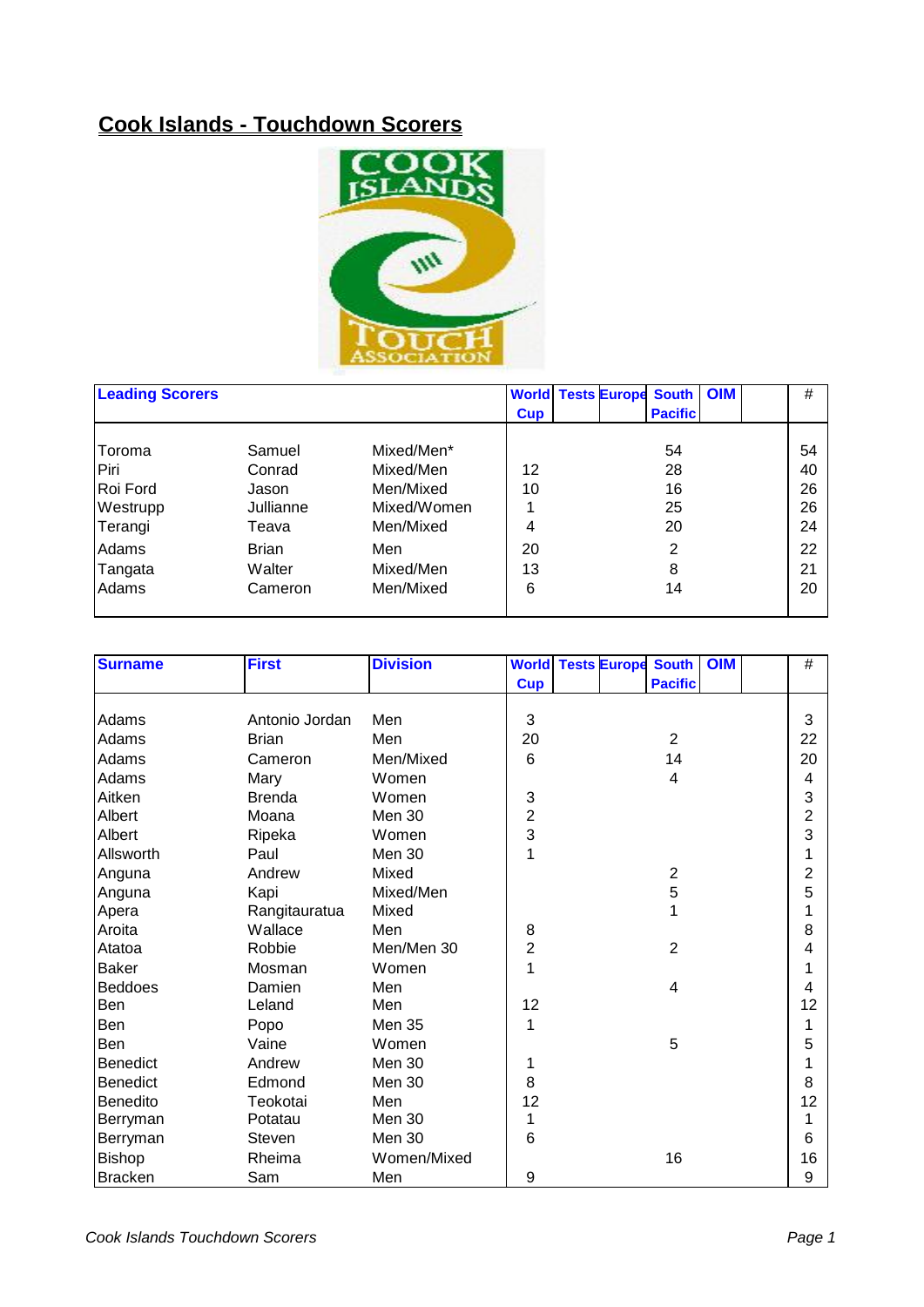| <b>Surname</b>   | <b>First</b>   | <b>Division</b>  |                | <b>World Tests Europe</b> | <b>South</b>              | <b>OIM</b> | $\#$                      |  |
|------------------|----------------|------------------|----------------|---------------------------|---------------------------|------------|---------------------------|--|
|                  |                |                  | <b>Cup</b>     |                           | <b>Pacific</b>            |            |                           |  |
| <b>Brothers</b>  | Charlie        | <b>Mixed Snr</b> | 1              |                           |                           |            | 1                         |  |
| <b>Brown</b>     | Mark           | Men/Mixed/M30/35 | $\sqrt{3}$     |                           | 4                         |            | $\overline{7}$            |  |
| <b>Brown</b>     | Martha         | Women 30         | $\overline{2}$ |                           |                           |            | 2                         |  |
| Cummings         | Teokotai       | Women/Mixed      |                |                           | 6                         |            | 6                         |  |
| Daniels          | Selina         | Women 30         | 3              |                           |                           |            | 3                         |  |
| Enoka            | Rueben         | Men 30           | 3              |                           |                           |            | 3                         |  |
| Garrick          | Pat            | Men 30           | 5              |                           |                           |            | 5                         |  |
| Gavin            | Mike           | Men              | 5              |                           |                           |            | 5                         |  |
| Hagai            | Grand          | Mixed            | 5              |                           |                           |            | 5                         |  |
| Halston          | Geoffrey       | Men/Mixed        | 8              |                           | 4                         |            | 12                        |  |
| Hapeta           | Ani            | Women/Mixed      |                |                           | $\,6$                     |            | 6                         |  |
| Heather          | Gordon         | Men/Mixed        |                |                           | 5                         |            | 5                         |  |
| Heather          | Robert         | Men              | 4              |                           |                           |            | 4                         |  |
| Henderson        | Mona           | Women 30         | $\overline{c}$ |                           |                           |            | 2                         |  |
| Hererahi         | Karigiri       | Men              | 3              |                           |                           |            | 3                         |  |
| Herewini         | Gayle          | Women30/MixSnr   | 3              |                           |                           |            | 3                         |  |
| Holt             | Gregory        | Men 30           | 3              |                           |                           |            | 3                         |  |
| Hosking-Brown    | Daphne         | Mixed/Women      | 3              |                           | 5                         |            | 8                         |  |
| Howard           | Ned            | Men 30           | 1              |                           |                           |            | 1                         |  |
| Inu              | Rob            | Men              | $\overline{c}$ |                           |                           |            | $\overline{\mathbf{c}}$   |  |
| Joe              | <b>Terry</b>   | Men/Men 30       | 9              |                           |                           |            | 9                         |  |
| Johanne-Joe      | Tuatai         | Women            |                |                           | $\sqrt{3}$                |            | 3                         |  |
| Joseph           | Chris          | Men              | $6\phantom{1}$ |                           |                           |            | 6                         |  |
| Kamana           | Emile          | Men/Mixed        |                |                           | $\ensuremath{\mathsf{3}}$ |            | 3                         |  |
| Kapi             | Andy           | Men/Mixed        |                |                           | 3                         |            | 3                         |  |
| Kareroa          | Maria          | Women 30         | 1              |                           |                           |            | 1                         |  |
| Kauvai           | Rosa           | Women            |                |                           | 1                         |            | 1                         |  |
| Kavea            | Vaevae         | Men 30           | 3              |                           |                           |            | 3                         |  |
| Kimi             | Bill           | Men 30           | 1              |                           |                           |            | 1                         |  |
| Kirikava         | Soka           | Men              | 5              |                           |                           |            | 5                         |  |
| Kitai            | Rocky          | Men 30           | 1              |                           |                           |            | 1                         |  |
| Koiatu           | Benni          | Women/Mixed      |                |                           | 3                         |            | 3                         |  |
| Kopa             | Kopa           | Men 30           | 1              |                           |                           |            | 1                         |  |
| Kopu             | Munokoa        | Men              |                |                           | $\overline{2}$            |            | 2                         |  |
| Mahutariki       | Teariki        | Men              | 10             |                           |                           |            | 10                        |  |
| Mahutariki       | Vairaro        | Men              | 1              |                           |                           |            | 1                         |  |
| Maka             | Tera           | Women 30         | $\overline{c}$ |                           |                           |            | 2                         |  |
| Makita           | Rogie          | Women            |                |                           | 6                         |            | 6                         |  |
| Mangos           | <b>Therese</b> | Women            | $\,$ 5 $\,$    |                           |                           |            | 5                         |  |
| Marsh            | William        | Men              | 3              |                           |                           |            | $\ensuremath{\mathsf{3}}$ |  |
| Marsters         | Joel           | Men 30           | $\overline{c}$ |                           |                           |            | $\overline{\mathbf{c}}$   |  |
| <b>Marsters</b>  | Richard        | Men 30           | $\overline{2}$ |                           |                           |            | $\overline{c}$            |  |
| <b>Marsters</b>  | Spoon          | Men              |                |                           | $\mathfrak{B}$            |            | $\mathsf 3$               |  |
| <b>Marsters</b>  | Teariitua      | Men 30           | $\overline{2}$ |                           |                           |            | $\overline{\mathbf{c}}$   |  |
| Marsters         | Tua            | Men 30           | $\mathbf 1$    |                           |                           |            | 1                         |  |
| Marsters-Richard | Ben            | Men              | 3              |                           |                           |            | 3                         |  |
| Marsters-Richard | Kaleba         | Men              | 1              |                           |                           |            | 1                         |  |
| Marsters-Richard | Munokoa        | Men              | 3              |                           |                           |            | 3                         |  |
|                  |                |                  |                |                           |                           |            | 4                         |  |
| Martin           | Papatika       | Men 30           | 4              |                           |                           |            |                           |  |
| Mataio           | Apii           | Mixed Snr        | 1              |                           |                           |            | 1                         |  |
| Mataroa          | Wickmore       | Mixed Snr        | 3              |                           |                           |            | 3                         |  |
| Mateariki        | Bobby          | Men              | 14             |                           |                           |            | 14                        |  |
| Mateariki        | Teariki        | Men/Men 30       | 10             |                           |                           |            | 10                        |  |
| Matoha           | Matoha         | Men              | 11             |                           |                           |            | 11                        |  |
| McMullan         | Tony           | Men 30           | $\overline{2}$ |                           |                           |            | $\overline{2}$            |  |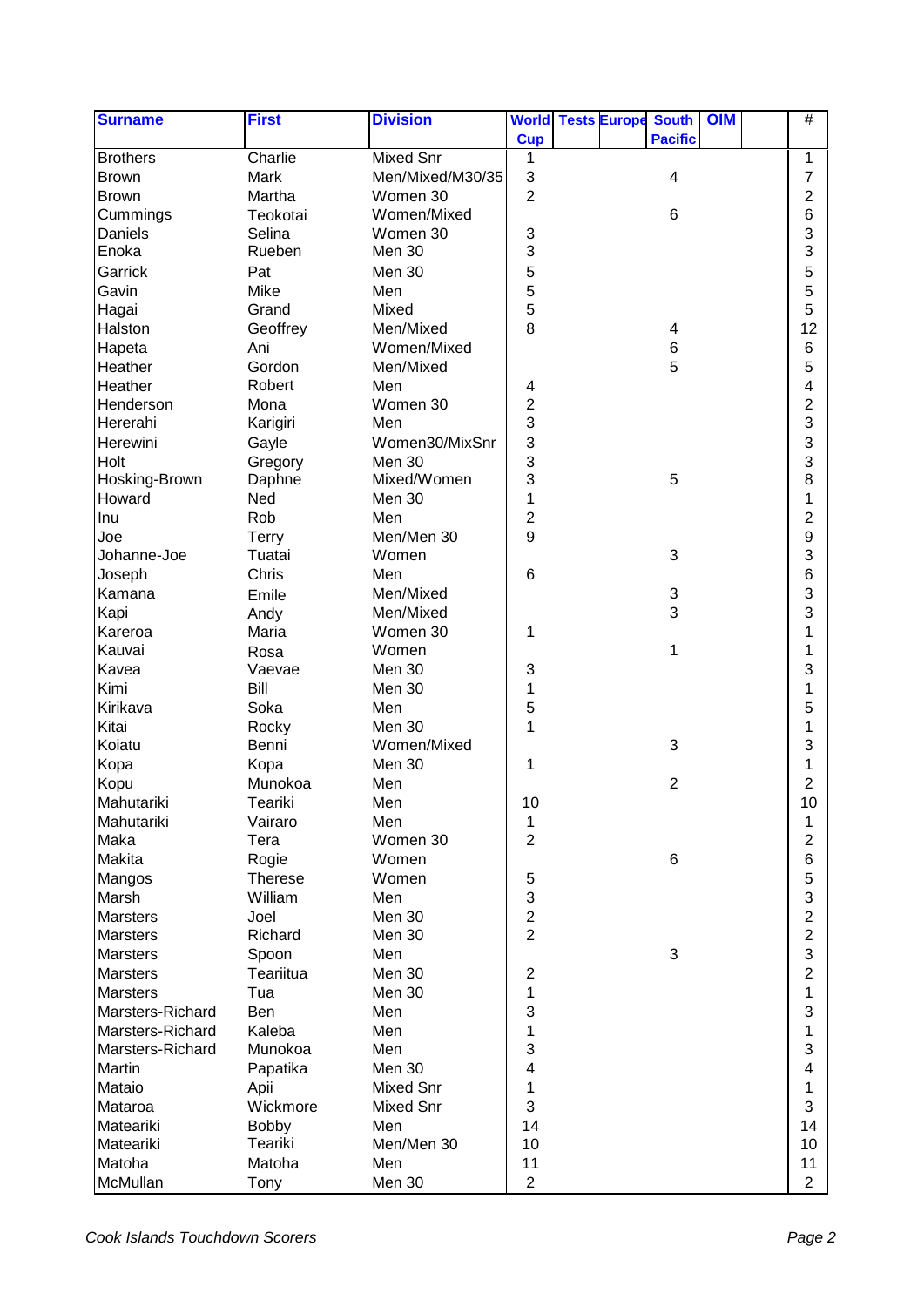| <b>Surname</b>  | <b>First</b> | <b>Division</b>  |                | <b>World Tests Europe</b> | <b>South</b>              | <b>OIM</b> | $\#$                    |
|-----------------|--------------|------------------|----------------|---------------------------|---------------------------|------------|-------------------------|
|                 |              |                  | <b>Cup</b>     |                           | <b>Pacific</b>            |            |                         |
| <b>McQuarie</b> | Tony         | Men 30           | 1              |                           |                           |            | 1                       |
| Moe             | George       | Men 30           | 3              |                           |                           |            | 3                       |
| Mokoroa         | Andrew       | Men/Mixed        | $\,6$          |                           | 13                        |            | 19                      |
| Mokoroa         | Chrismayne   | Mixed            | $\overline{2}$ |                           |                           |            | $\overline{c}$          |
| Mokoroa         | Mairi        | <b>Mixed Snr</b> | $\overline{2}$ |                           |                           |            | $\overline{\mathbf{c}}$ |
| Monga           | Joseph       | Men              | 8              |                           |                           |            | 8                       |
| Munokoa-Tini    | Chairman     | Men              | 4              |                           |                           |            | 4                       |
| Murray          | Jeff         | <b>Men 35</b>    | $\overline{2}$ |                           |                           |            | $\overline{c}$          |
| Nanai           | Teava        | Men 30           | 1              |                           |                           |            | 1                       |
| Napa            | Teina        | Women            | 3              |                           |                           |            | 3                       |
| Napa            | Vaine        | Mixed            |                |                           | 1                         |            | 1                       |
| Natamaki        | Joyce        | Women/Mixed      |                |                           | 5                         |            | 5                       |
| Nati            | Geoffrey     | Men              | 1              |                           |                           |            | 1                       |
| Natua           | Elder        | Men              | 1              |                           |                           |            | 1                       |
| Natua           | John         | Men              | 6              |                           |                           |            | 6                       |
| Ngapo           | Crossley     | Men              | 4              |                           |                           |            | 4                       |
| Ngari           | Chairman     | Men/Mix/Men 30   | 9              |                           | 6                         |            | 15                      |
| Ngaroi          | Poto         | Mixed            | 9              |                           | 1                         |            | 10                      |
| Ngatoko         | James        | Mixed            | $\overline{2}$ |                           |                           |            | $\overline{2}$          |
| Ngatupuna       | Jordan       | <b>Mixed Snr</b> | $\mathbf 1$    |                           |                           |            | 1                       |
| Nia             | Junior       | Men              | 4              |                           |                           |            | 4                       |
| Nicholas        | Edith        | Women/Mixed      |                |                           | $\overline{7}$            |            | 7                       |
| Nicholas        | Fabian       | Men              | 4              |                           |                           |            | 4                       |
| Nicholls        | Apii         | Women/Mixed      |                |                           | $\ensuremath{\mathsf{3}}$ |            | 3                       |
| Noema           | Mary         | Women            | 5              |                           | 3                         |            | 8                       |
| Noovao          | Noovao       | Men              | 5              |                           |                           |            | 5                       |
| Numanga         | Teio         | <b>Men 35</b>    | $\overline{2}$ |                           |                           |            | $\overline{c}$          |
| Pa              | Martin       | Men 35           | $\overline{2}$ |                           |                           |            | $\overline{2}$          |
| Pakari          | Munokoa      | Men              |                |                           | $\overline{2}$            |            | $\overline{c}$          |
| Pamatatau       | Heta         | Men 30           | $\overline{c}$ |                           |                           |            | $\overline{\mathbf{c}}$ |
| Pange           | Nora         | Women            | $\overline{7}$ |                           |                           |            | 7                       |
| Parekura        | Koko         | Men 35           | 1              |                           |                           |            | 1                       |
| Parekura        | Ngatokorua   | Men 30           | 7              |                           |                           |            | 7                       |
| Pauka           | Teaka        | Men              | 9              |                           | 4                         |            | 13                      |
| Peeni           | Teresa       | Women30/MixSnr   | 4              |                           |                           |            | $\overline{4}$          |
| Peterson        | Phoebe       | Women            | 1              |                           |                           |            | 1                       |
| Piri            | Conrad       | Mixed/Men        | 12             |                           | 28                        |            | 40                      |
| Piri            | Puretu       | Mixed            | $\overline{4}$ |                           |                           |            | 4                       |
| Piri            | <b>Terry</b> | Mixed            |                |                           | $\boldsymbol{9}$          |            | 9                       |
| Pirimona        | James        | Men 30           | 4              |                           |                           |            | 4                       |
| Potoru          | Michelle     | Women            | $\mathbf{1}$   |                           |                           |            | 1                       |
| Puiri           | Benjamen     | Men              | $\overline{7}$ |                           |                           |            | $\overline{7}$          |
| Purea           | Teata        | Women 30         | $\overline{2}$ |                           |                           |            | $\overline{c}$          |
| Raina           | Anna         | Mixed            |                |                           | 5                         |            | 5                       |
| Rangi           | Nicholas     | Men 30           | 4              |                           |                           |            | 4                       |
| Rangi           | Tangara      | Men 30/35        | 4              |                           |                           |            | 4                       |
| Rau             | Apii         | Men/Mixed        | $\overline{c}$ |                           | 9                         |            | 11                      |
| Rere            | Ngatupuna    | Men 30/35        | 5              |                           |                           |            | 5                       |
| Rikiau          | Mata         | Women            | $\overline{7}$ |                           |                           |            | $\overline{7}$          |
| Rikiau          | Teremoana    | Women            | $\mathbf{1}$   |                           |                           |            | 1                       |
| Robati          | Metua        | Women            |                |                           |                           |            | 6                       |
| Robati          |              | Women            |                |                           | 6<br>8                    |            | 8                       |
| Roi Ford        | Ursula       |                  | 10             |                           |                           |            | 26                      |
|                 | Jason        | Men/Mixed        |                |                           | 16                        |            |                         |
| Samania         | Kiliona      | Mixed            |                |                           | $\overline{2}$            |            | $\overline{2}$          |
| Samania         | Tangata      | Women            |                |                           | $\overline{2}$            |            | $\overline{2}$          |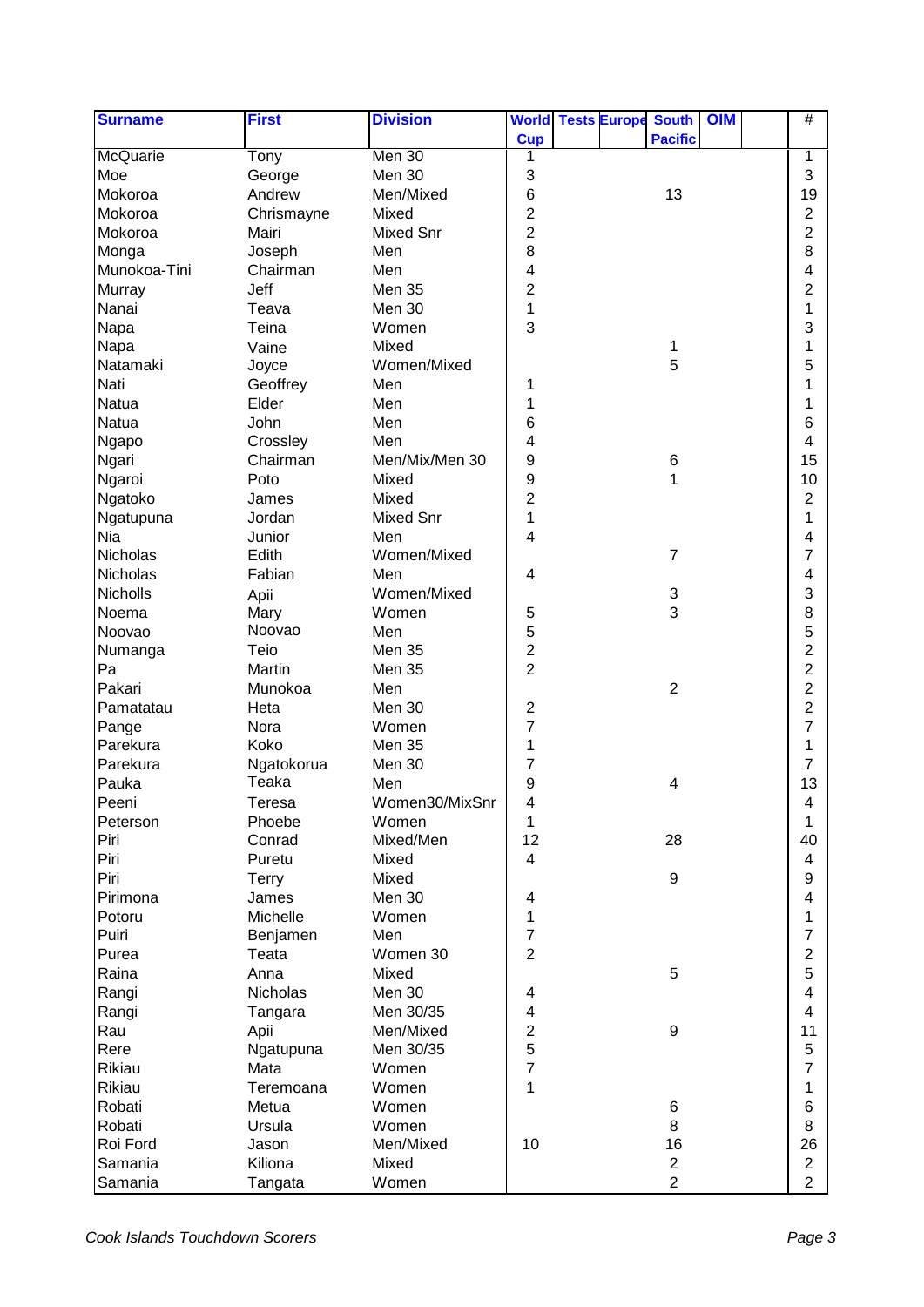| <b>Surname</b>   | <b>First</b>       | <b>Division</b>               |                         |  | <b>World Tests Europe South</b> | <b>OIM</b> | #                              |
|------------------|--------------------|-------------------------------|-------------------------|--|---------------------------------|------------|--------------------------------|
|                  |                    |                               | <b>Cup</b>              |  | <b>Pacific</b>                  |            |                                |
| Samania          | Vaivase            | Men/Mixed                     | $\overline{6}$          |  | 5                               |            | 11                             |
| Shepherd         | Carl               | Men 30                        | 6                       |  |                                 |            | 6                              |
| Simona           | Junior             | Men 35                        | 4                       |  |                                 |            | 4                              |
| Strickland       | Andrew             | Men                           | $\overline{2}$          |  |                                 |            | 2                              |
| Taimai           | Taimai             | Men                           | $\mathbf 1$             |  |                                 |            | 1                              |
| Tairea           | Tariu              | Men/Mixed                     |                         |  | 6                               |            | 6                              |
| Tanga            | Duran              | Men 35                        | $\overline{2}$          |  |                                 |            | 2                              |
| Tangata          |                    | Pareina-Mokoroa Mixed/WomMx30 | 1                       |  | 4                               |            | 5                              |
| Tangata          | Walter             | Mixed/Men                     | 13                      |  | 8                               |            | 21                             |
| Taripo           | Johanna            | Women                         |                         |  | 1                               |            | 1                              |
| Tauira           | Christian          | Men                           |                         |  | 3                               |            | 3                              |
| Tauira           | Teiva              | Men/Mixed                     |                         |  | $\overline{7}$                  |            | $\overline{7}$                 |
| Tautara-Purea    | Teata              | Women30/MixSnr                | 3                       |  |                                 |            | 3                              |
| Taylor           | Ricardo            | Men 30                        | $\overline{\mathbf{c}}$ |  |                                 |            | $\overline{\mathbf{c}}$        |
| Te Hira          | Angela             | Women                         | 4                       |  |                                 |            | 4                              |
| Teao             | Rongo              | Men 30                        | 1                       |  |                                 |            | 1                              |
| Tearii           | Junior             | Men 30                        | $\overline{7}$          |  |                                 |            | $\overline{7}$                 |
| Teariki          | Teupoko            | Mixed                         | 1                       |  |                                 |            | 1                              |
| Teau             | Shane              | Mixed                         | $\overline{2}$          |  |                                 |            | 2                              |
| Teina            | John               | Men 30                        | $\overline{2}$          |  |                                 |            | $\overline{c}$                 |
| Tekii            | Uu                 | <b>Mixed Snr</b>              | 3                       |  |                                 |            | 3                              |
| Tekorona         | Lisa               | Mixed                         | 1                       |  |                                 |            | 1                              |
| Tekoronga        | Nga                | Men 30/35                     | $\overline{7}$          |  |                                 |            | $\overline{7}$                 |
| Teraitua         | Ines               | Men 35                        | $\overline{2}$          |  |                                 |            | $\overline{\mathbf{c}}$        |
| Teraitua         | Sam                | Men 35                        | 5                       |  |                                 |            | 5                              |
| Terangi          | Teava              | Men/Mixed                     | 4                       |  | 20                              |            | 24                             |
| <b>Tere</b>      | Tetu               | Men 30/35                     | $\overline{7}$          |  |                                 |            | $\overline{7}$                 |
| Tetevano         | Tiera              | Men 30                        | 3                       |  |                                 |            | 3                              |
| Thompson         | Verotia            | Women                         | $\overline{2}$          |  |                                 |            | $\overline{\mathbf{c}}$        |
| Tiarua           | Ngatupuna          | <b>Mixed Snr</b>              | 1                       |  |                                 |            | 1                              |
| Tisam            | Sandra             | Women/Mixed                   |                         |  | $\ensuremath{\mathsf{3}}$       |            | 3                              |
| Toa              | Robert             | Mixed                         | $\boldsymbol{2}$        |  |                                 |            | $\overline{\mathbf{c}}$        |
| Tokahere         | Ben                | Men                           | 1                       |  |                                 |            | 1                              |
| Toki             | Natasha            | Women                         | 3                       |  |                                 |            | 3                              |
| Toki             |                    |                               | Ç                       |  |                                 |            | $\mathbf{\Omega}$              |
| Tolua            | Natasha<br>Sala    | Women<br><b>Mixed Snr</b>     | پ<br>3                  |  |                                 |            | J<br>$\ensuremath{\mathsf{3}}$ |
| Topetai          | Matthew            | Men/Mixed                     |                         |  | $\sqrt{5}$                      |            | 5                              |
|                  |                    |                               |                         |  | 54                              |            | 54                             |
| Toroma<br>Tou    | Samuel<br>Teokotai | Mixed/Men*<br>Men             |                         |  |                                 |            | 4                              |
| Tou              |                    | Mixed                         | 4<br>$\overline{2}$     |  |                                 |            | $\overline{c}$                 |
| Tovio            | Vanya<br>Sheldon   | Men                           | 5                       |  |                                 |            | 5                              |
|                  |                    | Men                           | 6                       |  |                                 |            | $\,6$                          |
| Tuaiti           | Autemate           |                               | 3                       |  |                                 |            |                                |
| Tuaiva<br>Tuarae | Teokotai           | Mixed                         | 1                       |  |                                 |            | 3<br>1                         |
|                  | Mary               | Women                         | $\overline{2}$          |  |                                 |            | $\overline{2}$                 |
| Tumutoa          | Diana              | Women                         |                         |  |                                 |            |                                |
| Tutera           | David              | Mixed                         | 12                      |  |                                 |            | 12                             |
| Unuka            | William            | Men                           | $\overline{4}$          |  |                                 |            | $\overline{4}$                 |
| Urirau           | Taromi             | Women/Mixed                   |                         |  | 12                              |            | 12                             |
| Vaetoru          | Margarita          | Women                         | 1                       |  |                                 |            | 1                              |
| Vaetoru Jnr      | Paul               | Men                           | $\,6$                   |  |                                 |            | $\,6$                          |
| Vaiaia           | Tuatai             | Women                         | $\overline{7}$          |  |                                 |            | $\overline{7}$                 |
| Vaile            | Evelyn             | Mixed/Women                   |                         |  | 9                               |            | $\boldsymbol{9}$               |
| Vaine            | Ben                | Women/Mixed                   |                         |  | 6                               |            | 6                              |
| Viniki           | Vi                 | Men                           |                         |  | 3                               |            | $\ensuremath{\mathsf{3}}$      |
| Walter           | Tai                | Men                           | 1                       |  |                                 |            | 1                              |